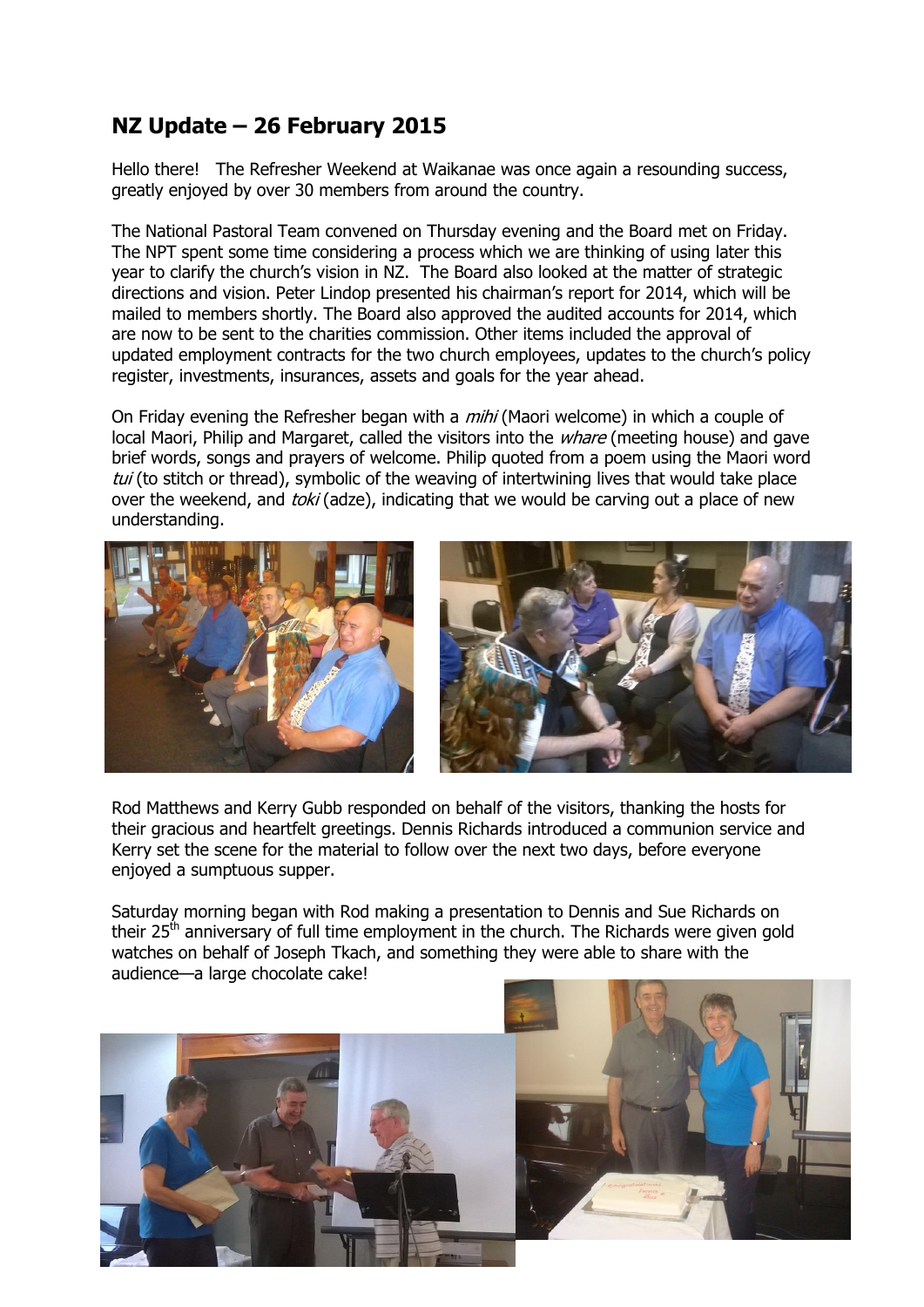Kerry made the theme "Delight in Him—Seek His Face" come alive with the use of colourful illustrations, analogies and plenty of humour. One example was the way Kerry as a young lad used to snuggle on his grandfather's chest to smell the Pears soap on his face. Another graphic illustration came from the word picture behind Gen 17:1, where God revealed Himself to Abraham as "El Shaddai". The Hebrew word "shad" means "breast", so the picture here is of a nursing baby in its mother's arms, gazing into the mother's face and totally dependent on her for sustenance and life. The learning was made more personal and memorable by the opportunity to split into breakout sessions where members shared ideas and impressions in small group format.

The El Rancho food was as abundant as always, and the morning and afternoon teas provided by Brenda Gordon and the Wellington ladies were superb! A number of members took the 30 minute walk alongside the river to the beautiful wide expanse of Waikanae Beach looking out to Kapiti Island. Although an equipment failure aborted the film to be shown on Saturday night, the audience moved seamlessly into an evening of singing, with Ian Darke on the piano, and plenty of hearty fellowship.



All too soon it was time to say our good-byes once again and head off to homes around the country and across the Tasman. But the vivid memories of food both physical and spiritual, fun, family and fellowship will linger long in the lives of the participants as they continue to delight in God and seek His face.